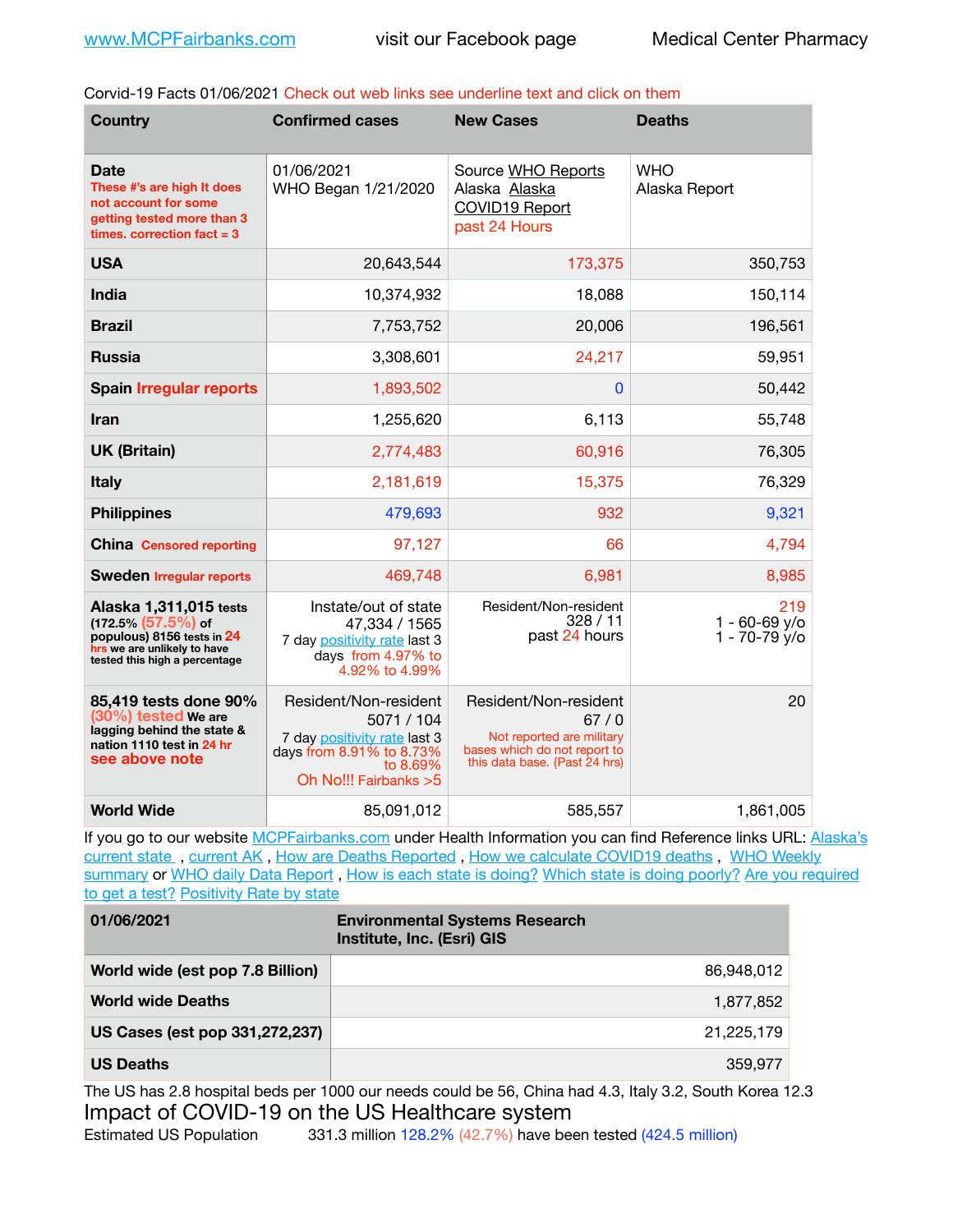Estimated 5% of US population will test positive for Covid-19 16.56 million (currently 21.2 Million have or 6.28% of population) we have currently tested an est. 424.5 million based on 21.2 mill that have tested positive discount some of these numbers by 67% to account for multiple testing of same person.

If 8% will require hospitalization of the 16.56 million positive cases, we would need 1.325 million beds. Estimated by the American Hospital Association there are 800,000 staffed beds available. 

 The Needs

The USNS Mercy and Comfort added 2,000 staffed beds, not ICU Of these estimated to be admitted to ICU 860,000. to ICU beds

US could need 299,000 beds with ventilators  $\leq$ 16,000 ventilators

The US has 16,000 ICU beds we have 68,000-85,000 beds

**Summation:** Estimated needs could be 1.325 million hospitalized beds for just COVID-19 patients alone. If positives represents 5% of test run, then approximately 424.5 million have been tested, we have no idea how many tests have been run or how many multiple tests conducted on the same person, resulting in 21.2 million positive tests run with 359977 with 3774 deaths in the past 24 hours, ave 2740/day. In AK, with 47334 positive cases 6.23% of Alaska, 1054 hospitalizations, and 219 deaths. Hospitalization rate is 2.23% of those that test positive, Death Rate 0.463% overall or 20.8% of those hospitalized.

Currently 3 Variants known in US (Europe's (china's)) Primary, and a UK and South African, only Europe's in Alaska.

Normal ICU stay 5-7 days, estimated ICU stay for COVID-19 2-3 weeks and they could tie up a ventilator for that length of time also, helping only 1/3 as many patients.

This is why we need to flatten the curve by social spacing and only essential travel.

Expected Death (these are just estimates based on other countries) if 5% of the US Population (16.56 million) test positive and if

1% die = 165,600 people

2% die = 311,200 people

3% die = 496,800 people

6% die = 993,600 people obviously we have passed the 1.325 million positive cases so if 5% of the US population (16.56 million) test positive and 6% of those die = 993,600 deaths if no vaccine, or if 3.09% (511,704) will die, we are 1/3 of the way there in 25 weeks.

 World wide death rate of positive tests actually 2.16%. The US is at 359977 1.7% of those actually tested positive, that is 73% lower death rate than when we started in 3/2020 , started at 6%. There are 7.8 Billion people in the world 331 million live in the US (4.2% of the world's population) 6.28% have tested positive. The US deaths represents 19.17% of the world's death numbers and 24.4% of worldwide confirmed cases. In comparison to the flu in the US

CDC Estimates. From 2010 to 2016, the flu-related death rate was between 12,000 and 56,000, with the highest season being 2012 to 2013 and the lowest being 2011 to 2012. Most deaths are caused by complications of the flu, including pneumonia or a secondary bacterial infection of the heart or brain. or 2,000 to 9,333 per year. In 2020 in the US has 19 million cases 180,000 hospitalized and 10,000 (0.052%) have died, typically it is 2% will die, compared to 1.698% with COVID19. 128.2% (US), 172.5% (Alaska), & 90% (Fbks) are still too few to protect us from future outbreaks. Experts feel that we need either need people to get infected with the virus and develop antibodies or get vaccinated to create immune antibodies to protect us, that we need >60% of the population to have positive antibody tests and preferably 70-90%, one expert felt they would not feel confident til >85% were positive, to give assurance (herd immunity) in order to go without masks and social distancing. NY City seems to have the highest number at 20%. Testing is so important. Currently we are testing at 41.3 Million tests per month. At this rate to test everyone once it will take 7.94 months or over 0.67 years. To test 3 times it would take 23.82 months or 2 years

The Flu (Influenza kills approximately 1-2% of those infected, SARS killed 800 people total, COVID19 appears to kill 1.7% of those that test positive or -0.85 times (0.15%) less deadly than the flu and seems to be more contagious. (Seems to spread more readily)

Alaska has 47334 so far, 5071 in Fairbanks or 1 of every 10 of Alaskans, and was 1 in 10, with 200 deaths, the first case was transient foreign airline crew member. Interesting, the Source of Alaska's SARS-Cov2 virus originated not from East Asia by travelers or the west coast (Washington where it was first observed) , but came from the east coast of the US, and they were inoculated first from Europe, accordingly from New York's Governor and CDC.

**Best practice protection** is good personal Hygiene do not touch eyes, nose, mouth, wash hands frequently for at least 20-30 seconds, before you touch your face, and observe personal spacing of 6-18 feet. Remove your shoes in your house, frequently clean surface areas, let the cleaner sit 15-20 sec before wiping off. **We are recommending to wear any kind of mask.**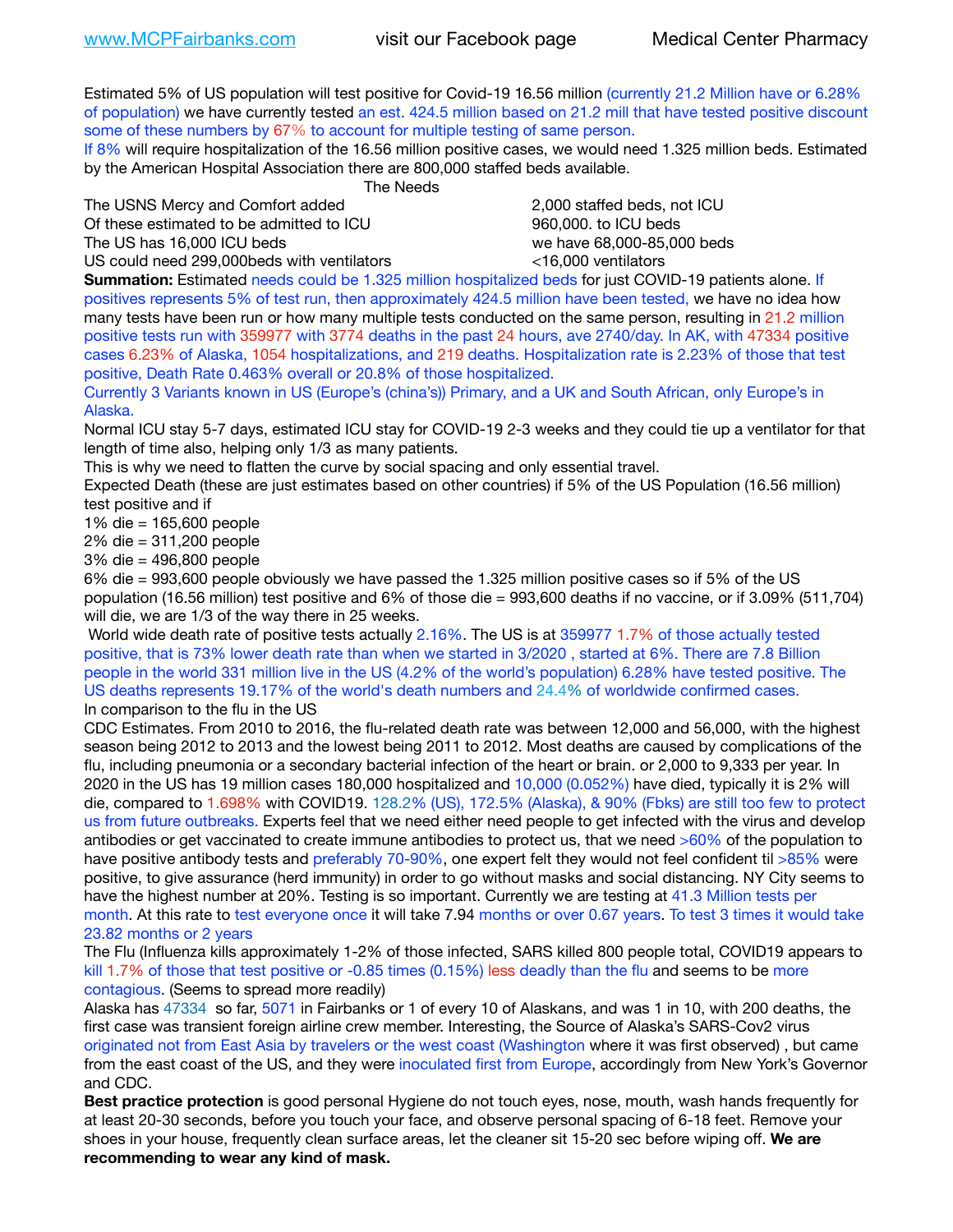Drug treatment is being researched, but as yet not been verified, only suggested. Best to isolate those sick and isolate those most susceptible (old and preconditioned with risk factors)

**Risk factors:** Cardiovascular disease (56.6%), Obesity (41.7%), Diabetes (33.8%), age >60, respiratory problems, especially smokers or those who vape, High Blood Pressure

If you have been exposed self isolate for 2-4 weeks

One episode in China, a man tested negative for 27 days before showing symptoms. So Isolation may want to be considered up to 4 weeks not just 2 weeks.

Italy 1 in 10 positive cases admitted to ICU due to Hypoxic failure requiring mechanical ventilation. In NY it was 1 in 7 that required hospitalization, of the 5700 hospitalized 2634 were discharged (79% (2081)) or added (21%(553)), 9 in 10 put on a ventilator died.

Public policy development and education is important. How Long does Covid-19 stay on objects

| Air                              | up to 3 hours |
|----------------------------------|---------------|
| Copper                           | 4 hours       |
| Cardboard (Amazon Box)           | 24 hrs        |
| Plastic surfaces/Stainless Steel | 72 hours      |
| Mucosal surfaces                 | unknown       |



## Days Since Onset of Symptoms

## Updated graph numbers.

| Project outward      |                        |
|----------------------|------------------------|
| Exhalation can spray | 1.5 m $(4.9$ ft)       |
| spittle (droplets)   |                        |
| Coughing             | $2 \text{ m}$ (6.6 ft) |
| Sneeze               | 6 m (19.7 ft)          |
|                      |                        |

Development of immune response

Early viral testing tests to see if you currently have the virus.

Later antibody testing tells us if you have been exposed and survived. But does not tells us if you have immunities to the virus. We will need to have both tests done in order to open the community.. Viral Antigen and Viral RNA tells us you have the disease and can spread the disease and can or are

currently sick.

IgM (short term) and IgG (long term antibodies) tells us you have experienced the virus or had the vaccine, and got over it. You may be resistant if your [antibody levels](https://www.cdc.gov/coronavirus/2019-ncov/lab/resources/antibody-tests.html) are high enough. [Current](https://l.facebook.com/l.php?u=https://www.itv.com/news/2020-10-26/covid-19-antibody-levels-reduce-over-time-study-finds?fbclid=IwAR3Dapzh1qIH1EIOdUQI2y8THf7jfA4KBCaJz8Qg-8xe1YsrR4nsAHDIXSY&h=AT30nut8pkqp0heVuz5W2rT2WFFm-2Ab52BsJxZZCNlGsX58IpPkuVEPULbIUV_M16MAukx1Kwb657DPXxsgDN1rpOQ4gqBtQsmVYiWpnHPJo2RQsU6CPMd14lgLnQnFWxfVi6zvmw&__tn__=-UK-R&c%5B0%5D=AT1GaRAfR_nGAyqcn7TI1-PpvqOqEKXHnz6TDWvRStMnOSH7boQDvTiwTOc6VId9UES6LKiOmm2m88wKCoolkJyOFvakt2Z1Mw8toYWGGoWW23r0MNVBl7cYJXB_UOvGklNHaNnaNr1_S7NhT3BSykNOBg) [View of antibodies/immunity](https://www.livescience.com/antibodies.html)[.](https://www.itv.com/news/2020-10-26/covid-19-antibody-levels-reduce-over-time-study-finds) We have tested currently 172.5% (57.5%) of the Alaskan population and over little over 128.2% (42.7%) of the US population, discount these numbers by 67% to reflect multiple testing of the same person. To be safe, we need at least 25% to see if we are

making progress, [60%](https://www.jhsph.edu/covid-19/articles/achieving-herd-immunity-with-covid19.html) to [barely qualify](https://www.nature.com/articles/d41586-020-02948-4) to be safe, and [70-90%](https://www.mayoclinic.org/herd-immunity-and-coronavirus/art-20486808) to be assured we will not see a second wave of sickness. Some experts will [not feel safe til we are at 85%](https://www.bannerhealth.com/healthcareblog/teach-me/what-is-herd-immunity).

Three types of clinical laboratory COVID-19 or SARS-CoV-2 tests are being developed: Molecular Gene sequencing (current method), Viral antigen (testing parts of the virus), Host antibody tests (serology). They detect the virus in different ways.

Mask & Mask Usage: N95 filter out 95% of the particles in the air 3 microns in size or larger.

Mold sizes are about 10-12 microns in size. Bacteria are larger, so is dust

Gas molecules and viruses are smaller. PM2.5 are 2.5 microns in size.

**Viruses** can be 1 micron in size, 0.3 micron in size, or 0.1 microns in size, so they **will pass right through**. **We recommend wearing any mask, the mask may provide up to 5 times the protection** over **wearing no mask at all**. It still **does not protect** the wearer from contracting the infection, it **can inhibit** the spreading, something is **better than nothing at all**.

**Remember there is a clean side ( the side towards you) and a dirty side,** the side to the contaminated air is dirty. If you are COVID positive then this is reversed. When handling the mask, do not touch the dirty side and then touch your face, Wash properly your hands first after touching the dirty side before touching your face. If you are infected the dirty side is the inside surface of the mask.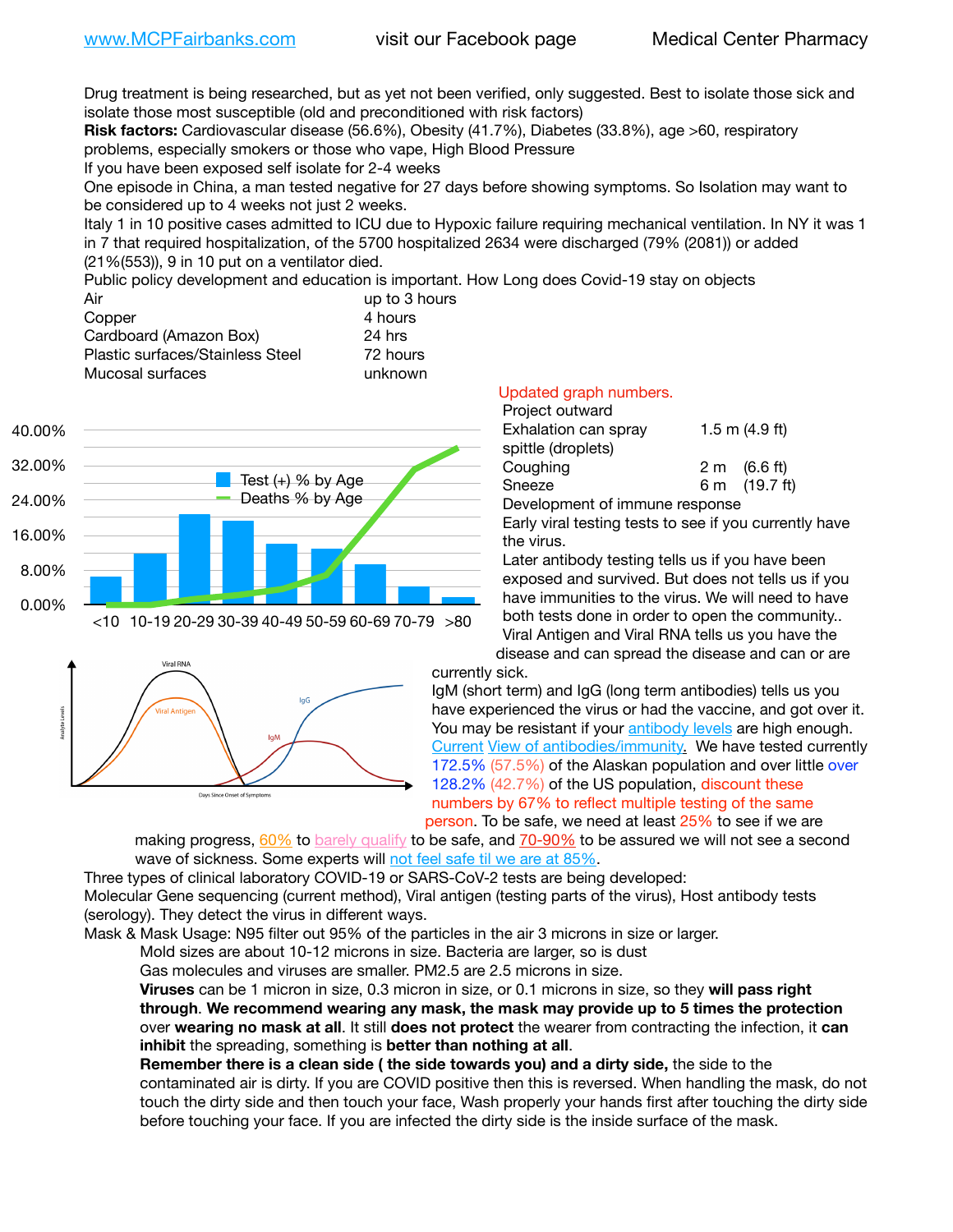Wash your homemade mask in hot water wash >133F (for at least 10 minutes) and rinse to sanitize with high heat >133F Plus and a weak bleach or peroxide (not Both) the mask. Daily if possible. If you are a frontline health care provider with a homemade fabric mask 2 hours. Do not touch the dirty side.

Alcohol solutions should be 60-80% alcohol 70% is optimal. **Keep wet and rub 30 seconds**, or Happy Birthday song sung 3 times.

Hydrogen peroxide diluted to 2% or 4 teaspoonful per quart of water (20ml per 946ml) Bleach the same ratio **Vinegar and ammonia are good cleaning agents, not disinfectants**.

**Do not mix** any of these agents together, toxic fumes can result. **Disinfectants, in order to be effective**, should remain on the applied surface, to be cleaned moist **(wet) for 30 seconds to 4 minutes** depending on material. Caution may dissolve glue or adhesives or bleach and discolor items, check with manufacturers. Do not let it get inside electronic devices. UV (10 minutes), [UV light](http://www.docreviews.me/best-uv-boxes-2020/?fbclid=IwAR3bvFtXB48OoBBSvYvTEnKuHNPbipxM6jUo82QUSw9wckxjC7wwRZWabGw) only kills where it can see.

## **Myths**

Taking hot baths, using colloidal silver, eating garlic soup, gargling with bleach are not proven to be effective. We have already seen using chloroquine taking the wrong form in the wrong dose can be fatal, one death and one critically injured. (see Arizona couple after listening to the president)

**We have heard of all kinds of cures.** To date there is no curative or preventative treatments, only supportive therapy.

At this point there is **no proof** that Quinine, zinc, Hydroxychloroquine, Chloroquine, or Vitamin C works. As they say wives-tale at best, irresponsible reporting most likely. We have seen no information that they work, ineffective dosing issues, over-dosing issues, permanently killing the senses of smell or taste, inappropriate usage, cardiac arrhythmias, and death from the usage of these agents have been reported.

The virus may die out with heat of summer, or cold weather, this is a myth

There are a couple of studies at show the virus can withstand 98F

We know the body tries to use up to 104F to potentiate our immune system, to kill viruses. Taking NSAID, Aspirin, Ach-Inhibitors, Arb's and you get the COVID-19 infection are not contraindicated and no clinical evidence that says you should stop any of these classes of medications. It would be misguided and ill advised if you did so

In other words, Unless your doctor makes changes, keep taking your medications unless told to do otherwise.

As of 12/21/20, DHSS is aware of 11 reports regarding possible allergic reactions from Alaska's hospitals to CDC: Bartlett Regional Hospital (8), Providence Alaska (2) and Fairbanks Memorial Hospital (1). Two were identified as anaphylaxis and one of those resulted in hospitalization for ongoing monitoring. In the other three cases, symptoms were mild and not considered anaphylaxis. Symptoms have resolved in all cases and the hospitalized patient has been discharged and is doing well. The CDC said there appears to be no obvious geographic clustering of these reactions, nor was a specific production lot involved. People who experience anaphylaxis after the first dose should not receive a second dose, according to CDC recommendations.

## Magnitude of Death Comparison

| <b>Conflict</b>          | <b>Combat Death</b> | Past 24 hours |
|--------------------------|---------------------|---------------|
| <b>Revolutionary War</b> | 8,000               |               |
| <b>Civil War</b>         | 214,938             |               |
| World War I              | 53,402              |               |
| <b>World War II</b>      | 291,557             |               |
| <b>Korean Conflict</b>   | 33,686              |               |
| Vietnam                  | 47,424              |               |
| <b>Gulf War</b>          | 149                 |               |
| Afghanistan              | 1,833               |               |
| Iraq                     | 3,836               |               |
| 9/11 deaths              | 2,977               |               |
| COVID19 deaths 1/6/2021  | 359,977             | 3,774         |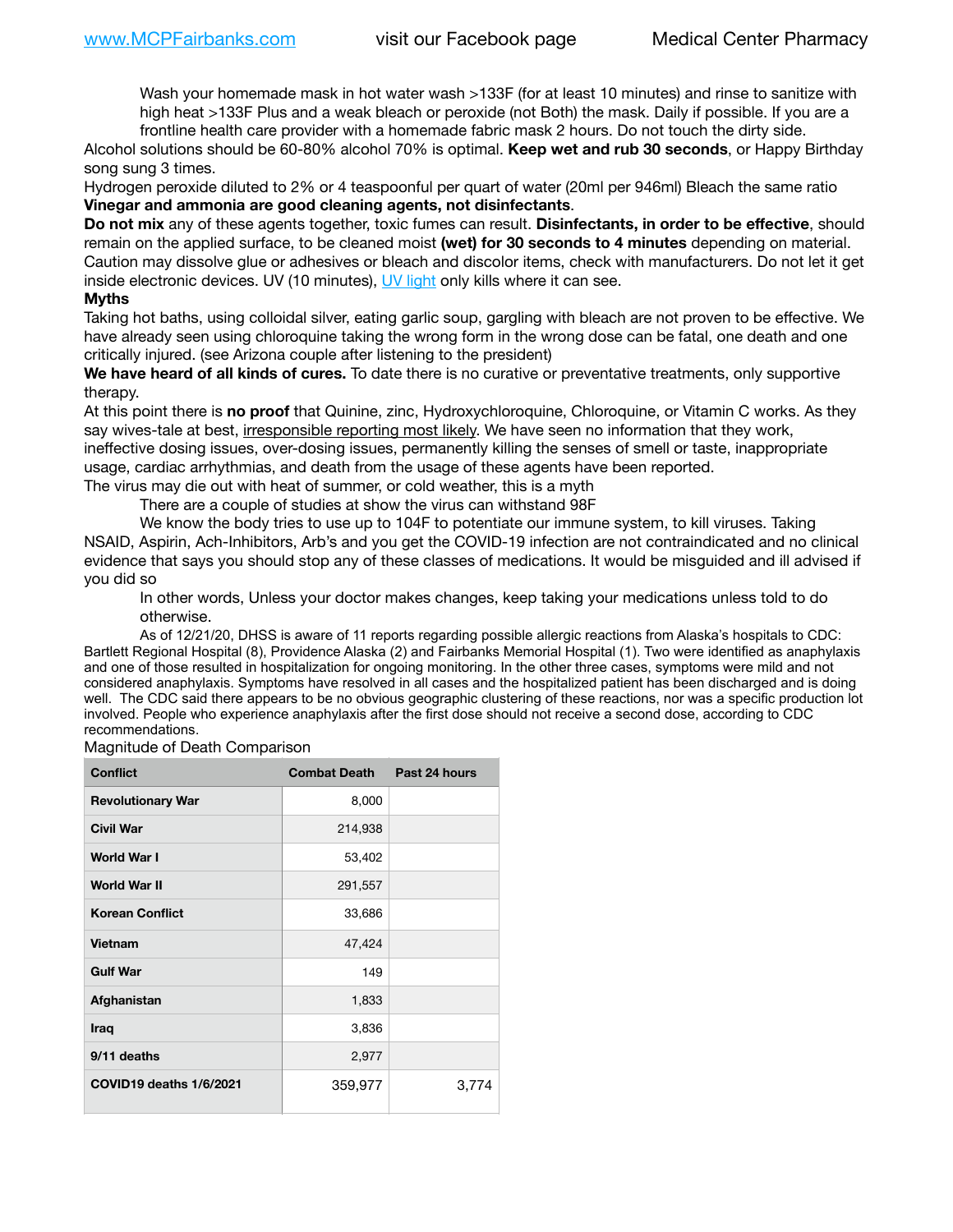| Group                                               | Alaska COVID19 Vaccine plan 12/30/2020<br>update as of 1/6/2021                                                                                                                                                                                                                                                                                                                                                                                                                                                                                                                                                                                                                           | Who can get<br>the vaccines?<br><b>Availability</b>                                                                                |
|-----------------------------------------------------|-------------------------------------------------------------------------------------------------------------------------------------------------------------------------------------------------------------------------------------------------------------------------------------------------------------------------------------------------------------------------------------------------------------------------------------------------------------------------------------------------------------------------------------------------------------------------------------------------------------------------------------------------------------------------------------------|------------------------------------------------------------------------------------------------------------------------------------|
|                                                     | Who is in this group                                                                                                                                                                                                                                                                                                                                                                                                                                                                                                                                                                                                                                                                      |                                                                                                                                    |
| Phase 1a Tier 1                                     | Long Term care Facility - Staff & Residents<br>Skilled care, Assisted living,<br>Intermediate care with developmental disabilities,<br>Residential Care facilities,<br>State Veterans Homes.<br>Front Line Hospital and Health care workers, beside personal, High Risk<br>jobs (examples ICU, ER, Surgery, Physicans/prescribers, COVID units,<br>Respiratory/OT/PT/ST Therapists, Lab Techs, Facility Security, House<br>Keeping (Environmental services), Dietary)                                                                                                                                                                                                                     | Now, limited<br>audience                                                                                                           |
| Phase 1a Tier 2                                     | Front Line EMS Fire Service providing medical services, Vaccine providers, (That<br>their services are critical), Air and Ground EMS, Community health aides,<br>Practitioners. Health care workers providing vaccines                                                                                                                                                                                                                                                                                                                                                                                                                                                                    | Now, limited<br>audience                                                                                                           |
| Phase 1a Tier 3                                     | Starting 1/4/2021<br>Healthcare workers who have contact with residents >65 y/o and provide<br>regular healthcare services that can not be postponed without impacting short<br>or long term outcomes, or cannot be provided remotely (Not regular populous<br>yet), direct patient contact, in contact with infectious materials,                                                                                                                                                                                                                                                                                                                                                        | Starting 1/4/2021                                                                                                                  |
| Phase 1a Tier 4                                     | Health care workers providing COVID19 vaccines to phase 1 populations                                                                                                                                                                                                                                                                                                                                                                                                                                                                                                                                                                                                                     | <b>TBA</b>                                                                                                                         |
| Phase 1b Tier 1<br>(Start of general<br>population) | Age > 65 (General Public) register http://covidvax.alaska.gov/ starting 1/6/2021<br>for appts after 1/11/2021                                                                                                                                                                                                                                                                                                                                                                                                                                                                                                                                                                             | 1/11/2021by appt.<br>Accepting appt<br>statewide 1/6/21                                                                            |
| Phase 1b Tier 2                                     | Front Line Essential >50 y/o who's duties are performed with the public/co-<br>workers < 6 feet apart. Emergency responders(troopers, firefighters, Office of<br>children Services staff, Public health workers, teachers K-12, staff, childcare<br>workers and staff, indigenous language and culture educators, food and<br>seafood workers, grocery store employees, public transit, essential air services,<br>rural cab services, US Postal workers, mail planes, Utility & power (rural), Water<br>and Waste water (Rural), Congregate living settings, acute psychiatric,<br>correctional, group homes, homeless shelters, substance abuse shelters,<br>transitional living homes. | TBA do not<br>register yet                                                                                                         |
| Phase 1b Tier 3                                     | ages 55-64 y/o,<br>>16 y/o living in unserved communities<br>Frontline essential workers 16-50 with >2 High risk health conditions working <<br>6 feet with public or co-workers,<br>Pre-K-12 staff, indigenous language and culture<br>First responders, Office of children services, grocery store workers, Public<br>transit, US Postal workers, Utility workers, water and waste water workers.                                                                                                                                                                                                                                                                                       | <b>TBA</b>                                                                                                                         |
| Phase 1b Tier 4                                     | Age $>$ 50 y/o $>$ 2 risk factors<br>Frontline workers 16-50 y/o not in Tier 1-3                                                                                                                                                                                                                                                                                                                                                                                                                                                                                                                                                                                                          | <b>TBA</b>                                                                                                                         |
| Phase 1c                                            | Ages 65-74, 16-64 with High Risk Medical Conditions, other essential workers<br>to be defined                                                                                                                                                                                                                                                                                                                                                                                                                                                                                                                                                                                             | <b>TBA</b>                                                                                                                         |
| Phase 2                                             | General population<br>Vaccinations via pharmacies, Doctor's offices, Clinics<br>Public Health sites (Mobile clinics, Federally Qualified Health Centers, Public<br>Health Clinics, Other clinics                                                                                                                                                                                                                                                                                                                                                                                                                                                                                          | TBA (To Be<br>announced) To be<br>announced<br>contingent on<br>vaccine availability<br>undergoing public<br>comment period<br>now |